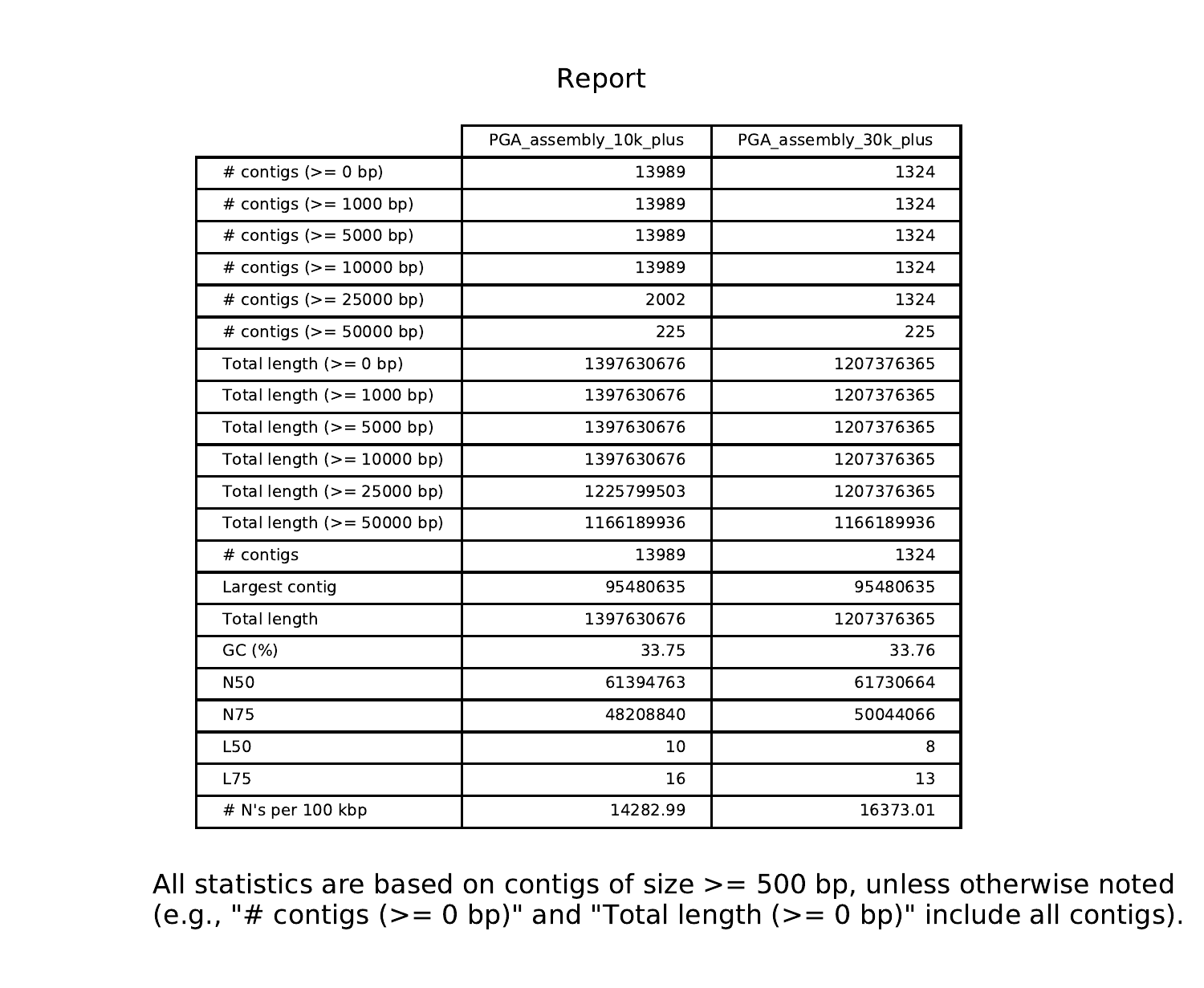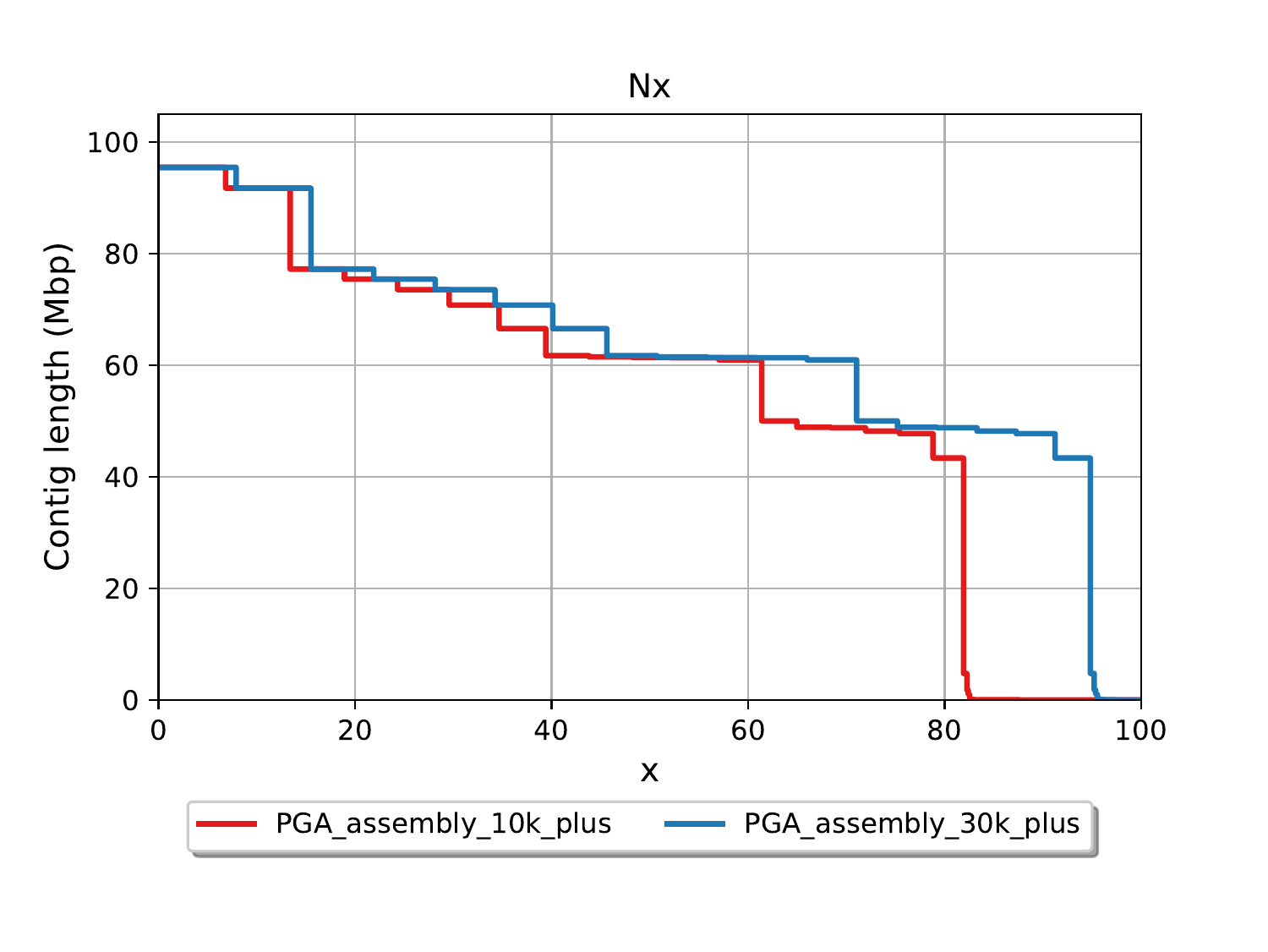## Cumulative length

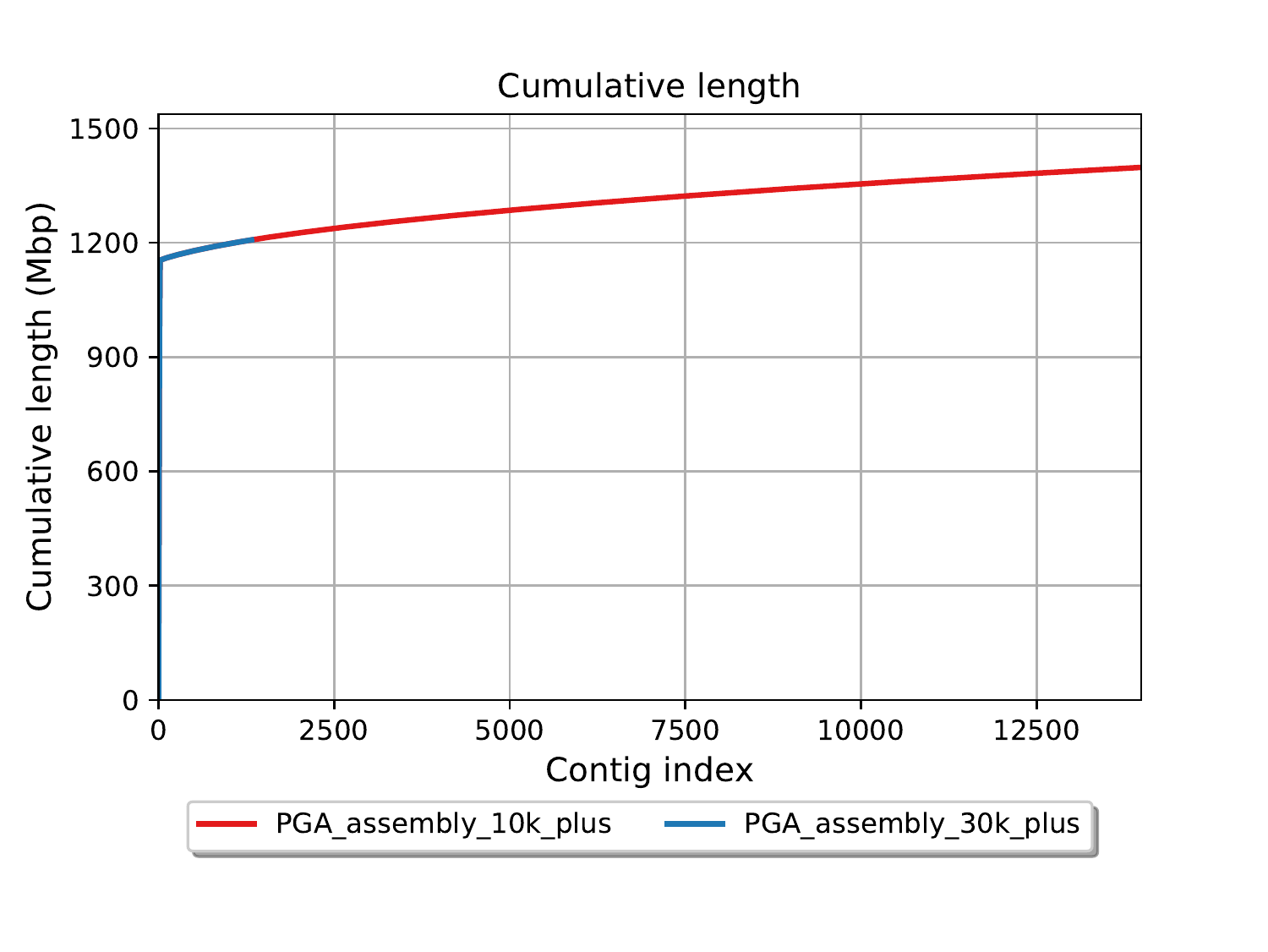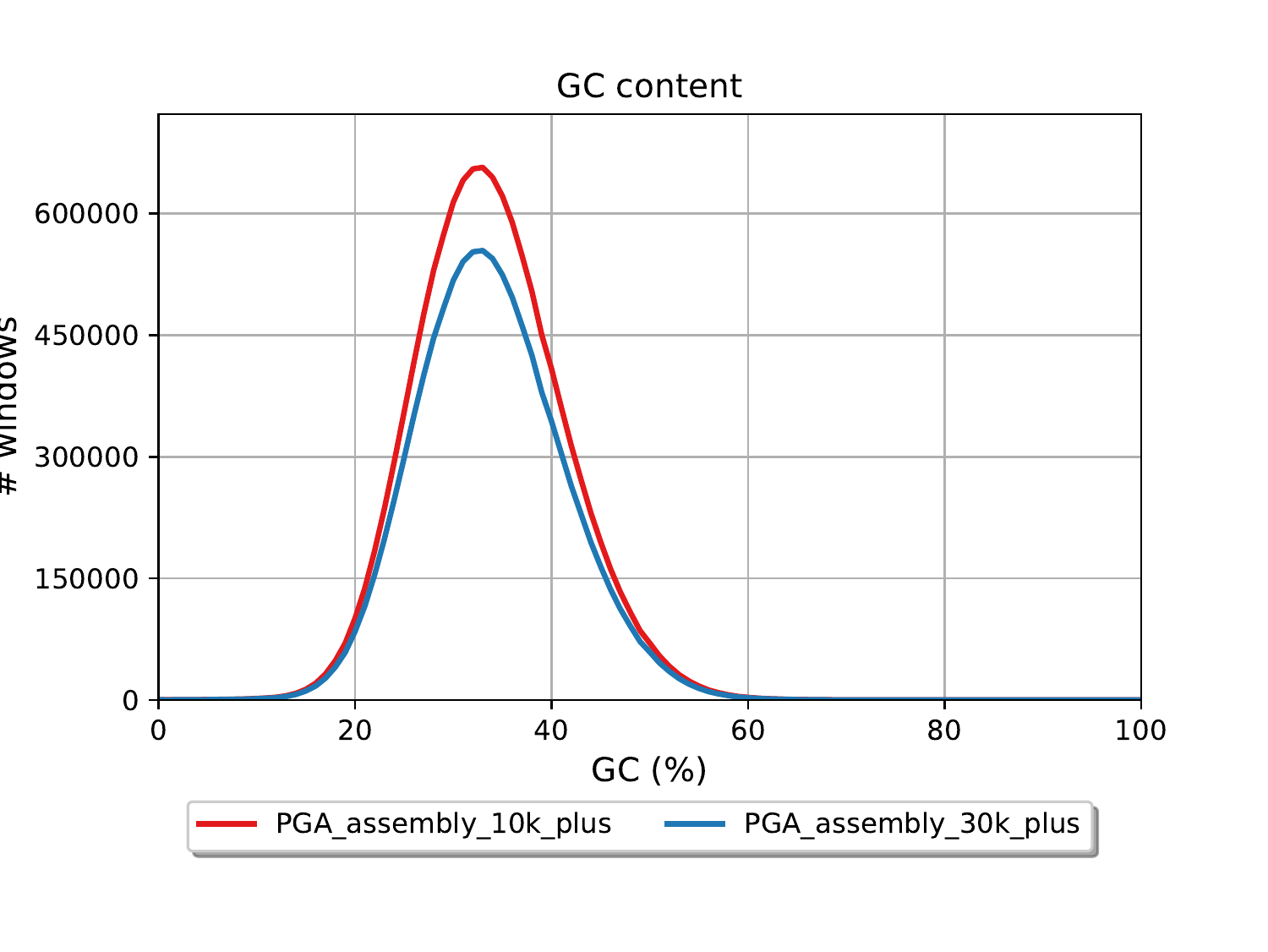